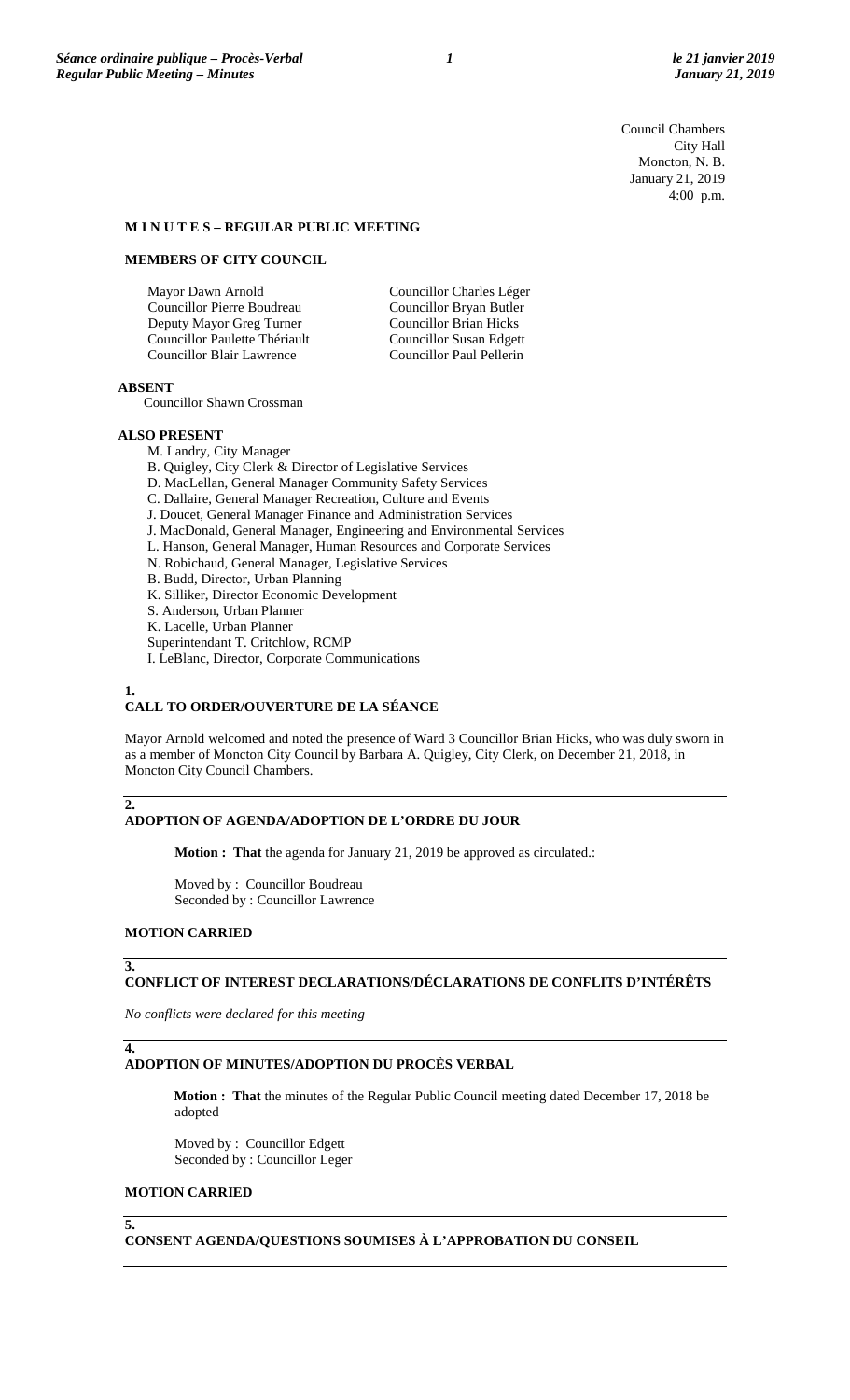**6.**

**7.**

# **PUBLIC AND ADMINISTRATION PRESENTATIONS/ EXPOSÉS DU PUBLIC ET DE L'ADMINISTRATIONS**

# **Other Presentation/Autres présentations**

# **PLANNING MATTERS/ QUESTIONS D'URBANISME**

7.1 **Public Hearing** – Municipal Plan and Zoning By-law amendment – Franklin Yard – *Objections Received*

Mr. Budd advised that at the December 03, 2018 Regular Public meeting, Council resolved that a public hearing be scheduled for January 21, 2019 in order to inform the public of the proposed Municipal Plan amendment Z-113.24 as it pertains to the rezoning of the lands known as Franklin Yard (PIDs 00723056, 70356050, 00727487, 00727495, 70356019, 70356068, 70356027).

An application had been received from Shane Flanagan, WSP Group, on behalf of Enterprises Mapoma Ltee., land owner, to rezone the above mentioned land to accommodate a mix of land uses to include residential, a local private college, future commercial development, and park land.

A public presentation was held on December 3, 2018 to present information to the public on the Municipal Plan amendment. Both By-laws were given 1st reading by Council on November 19, 2018.

The statutory notice of the public hearing appeared in the newspapers on December 29, 2018, while the second notice was mailed to all property owners within 100 metres of the subject site on January 2, 2019.

As per the requirements of the Community Planning Act, Council also referred the Zoning By-law amendment to the Planning Advisory Committee (PAC) for its written views.

Jim Scott presented an overview of the developer's plans, in particular the 20 meter buffer being proposed.

# **Objectors**

## **Ian Scott:**

Mr. Scott felt that a 20 foot buffer is notsufficient.. He referenced the clear cutting that had been done at the Cabala's development that impacted Mapleton Park.

#### **Read Kennedy**:

Questioned what type of development would be allowed at the north end of the development. In response, Mr. Budd clarified that the zoning would consist of multi-unit housing – such as apartments, senior homes, townhouses, etc. Mr. Budd also advised that the buildings could be 3-4 stories as per the zoning by-law.

#### *The Mayor declared the Public Hearing closed at 4:57 p.m***.**

**Motion: That** Moncton City Council proceed with the proposed amending Municipal Plan Bylaw # Z-113.24 and Zoning By-law # Z-213.14 by giving second and third readings.

That the rezoning be subject to a conditional zoning agreement, including but not limited to the following:

- 1) That two easements for public infrastructure, as shown on the tentative subdivision plan, be granted to the City of Moncton and are subject to the approval of the City of Moncton Engineering department;
- 2) That all costs associated with servicing and easements are to be borne by the developer;
- 3) That appropriate screening be located between the industrial uses on Millennium and the future residential uses on the north side of Croasdale Street. The screening will be proposed and is to be approved at the time of a development proposal for the residential area north of Croasdale Street;
- 4) That nothing contained herein shall prohibit or in any way limit the Developer's right to apply for a variance pursuant to the provisions of the Community Planning Act;
- 5) That the 20 metre treed buffer along the southern side of the property be deeded to the City prior to the issuance of a Building and Development permit;
- 6) That the rezoning agreement be signed within 12 months of 3rd reading of by-laws and if the agreement is not signed by the deadline the rezoning will not come into effect;
- 7) That the \$1,000 security deposit required for a Conditional Rezoning Agreement and bylaw registry fees be paid prior to registration.
- 8) That any development anticipated to generate more than 100 additional peak hour trips as calculated by the most recent edition of the Institute of Transportation Engineers Trip Generation Manual will be subject to a traffic impact study, by and at the cost of the developer, pursuant to the Traffic Impact Study Guidelines and as approved by the City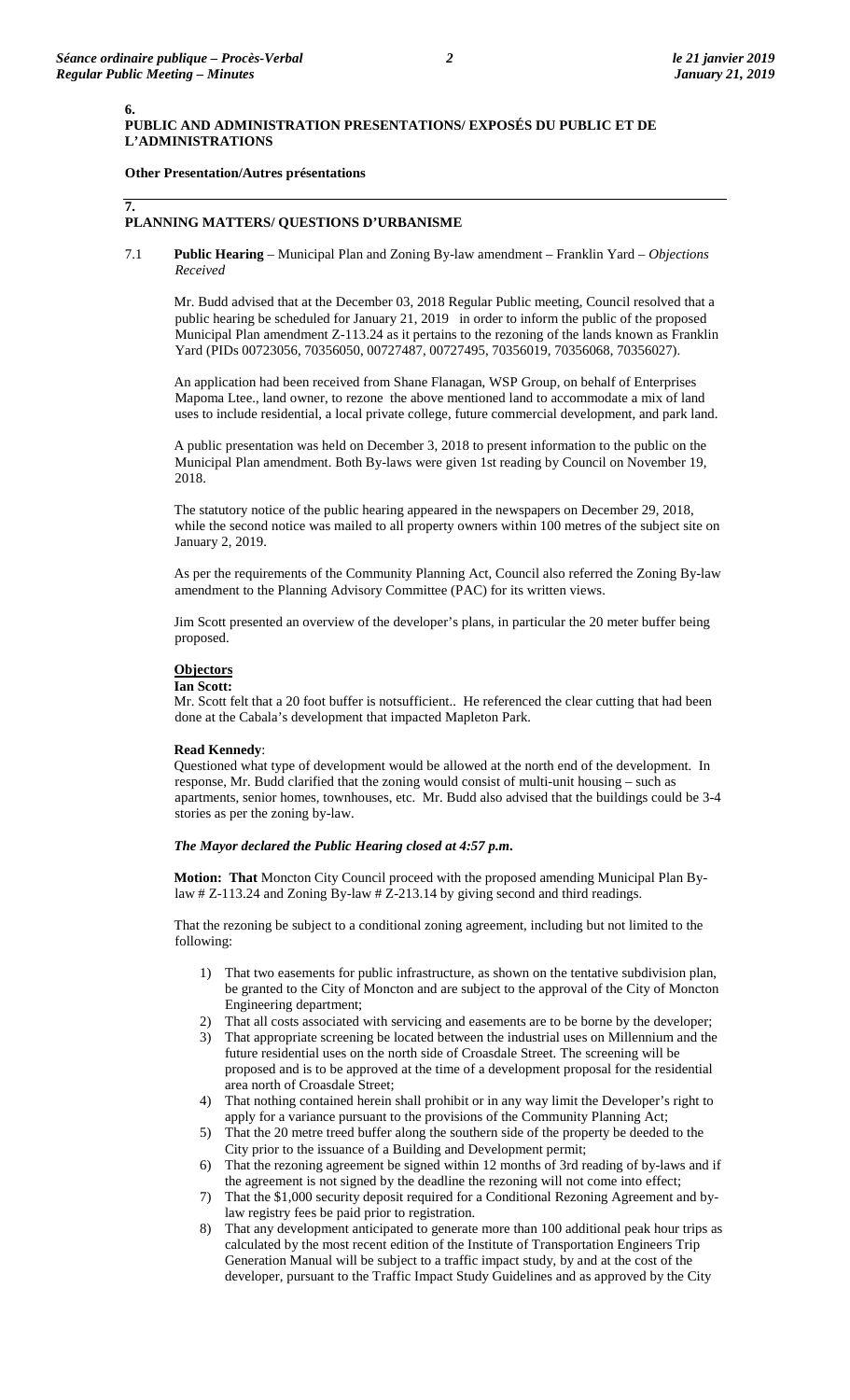of Moncton Engineering department, before the issuance of a development permit, and the developer shall be required to implement the recommendations of the study as approved by the City of Moncton Engineering department;

- 9) That if it is determined that the upgrades / changes required by the above noted traffic impact study will also be a benefit to existing development across the city in addition to the development proposed on site, cost-sharing may be considered by the City through development charges and other means; and
- 10) That any decision made related to cost sharing will be made by City Council.

Moved by : Councillor Leger Seconded by : Councillor Lawrence

#### **MOTION CARRIED**

*Nay: Councillor Pellerin*

7.2 **Public Hearing** – Amendment to an existing Conditional Zoning Agreement – 33 Diamond Head Court – *Objections Received*

At the December 3, 2018 Regular Public Meeting, Council resolved that a public hearing be scheduled for January 21, 2019 for the consideration of objections to the proposed amendment.

Administration received an application from Robert LeBlanc, CVR Home Improvements to amend an existing Conditional Zoning Agreement for 33 Diamond Head Court. The amendment will accommodate the construction of a 4 storey 54 unit apartment building.

The statutory notice of the public hearing appeared in the newspapers on December 29, 2018 while the second notice was mailed out to properties located within 100 metres of the subject site on January 2, 2019.

As per the requirements of the Community Planning Act, Council also referred the amendment to the Planning Advisory Committee (PAC) for its written views.

It was noted that based on feedback received from Council when the rezoning was introduced on December 3, 2018, the following updates were made to the recommendation:

- 1. Through consultation with the City's arborist, it is recommended that the vegetated berm
- include additional native saplings to create a naturalized screening over time;
- 2. Added deadline of July 1, 2019 to complete the landscape buffer;
- 3. Added deadline of 3 years to obtain a permit for the development; and
- 4. Added standard condition requiring the \$1,000 security deposit and by-law registry fees

## **Objectors:**

No objectors came forward to speak.

#### *The Mayor declared the Public Hearing closed at 5:17 p.m.*

**Motion: That** Council proceed with the amendment process for the Conditional Zoning Agreement and the recommended amendments should be as follows:

- a) That a landscape/vegetative buffer be created and maintained between the R2 and R3 zones;
- b) That the development be carried out in general conformance with the plans and drawings submitted as Schedule B;
- c) That the existing berm includes an additional approximately 15 shrubs, including a mixture of amur maple, golden elder and common lilac, along with 18-20 native saplings, to improve screening from R2 properties as shown on Schedule B by July 1, 2019;
- d) That landscaping is completed in accordance with Schedule B;
- e) That notwithstanding Section 129(5)(b) of Zoning By-law Z-213, jigs and jogs are permitted to exceed 9 metres, as shown on Schedule B;
- f) That notwithstanding Section 129(5)(d) of Zoning By-law Z-213, the public entrance will be located as shown on Schedule B
- g) That a Building and Development Permit be obtained within 3 years of the rezoning coming into effect; and
- h) That the \$1,000 security deposit required for a Conditional Zoning Agreement and bylaw registry fees be paid prior to registration.

Moved by: Councillor Butler Seconded by: Deputy Mayor Turner

## **MOTION CARRIED**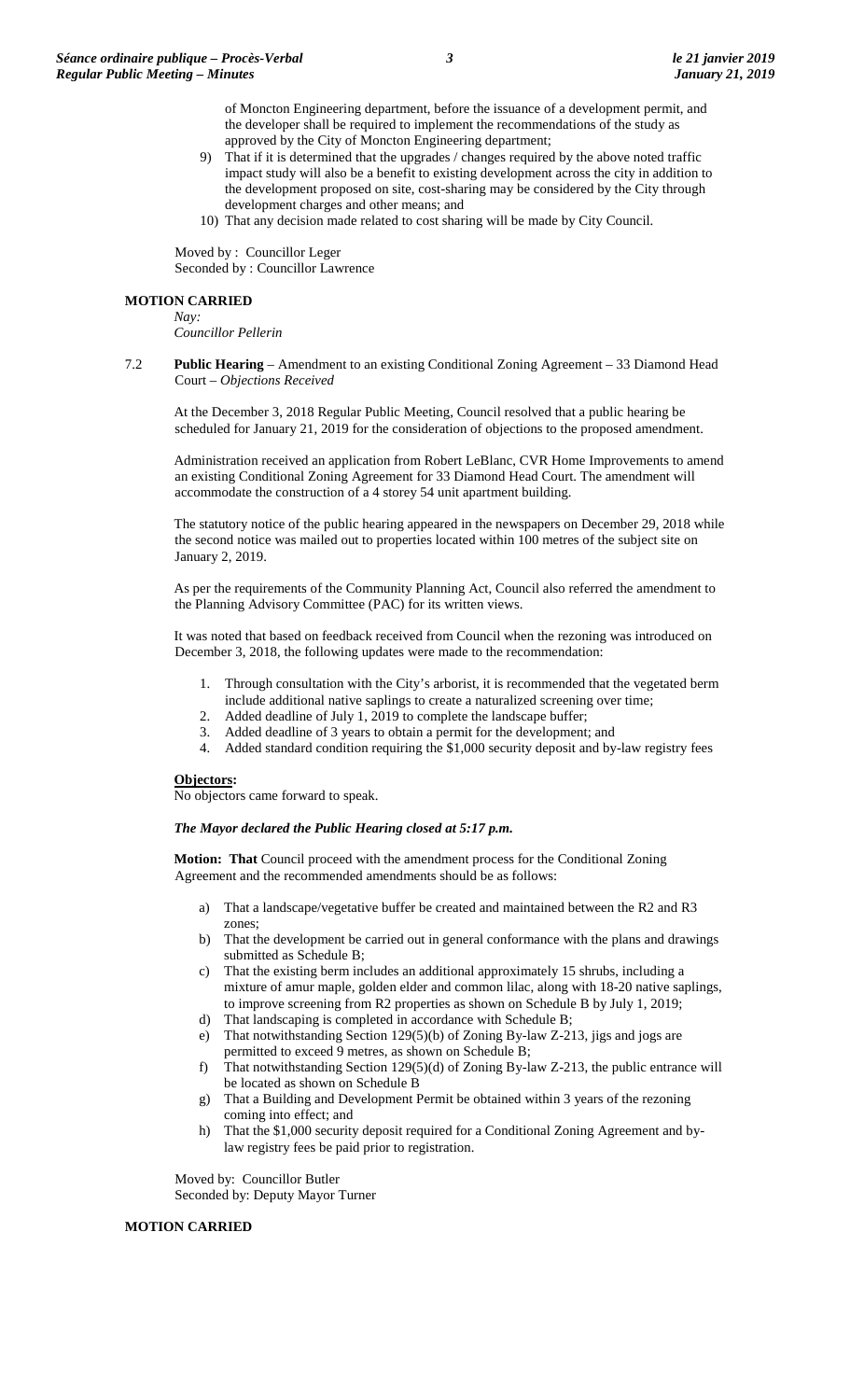## 7.3 **Public Hearing** – Rezoning application – 69-71 Archibald Street –*Objections Received*

At the December 17, 2018 Regular Public meeting, Council resolved that a public hearing be scheduled for January 21, 2019 for the consideration of objections to the proposed Zoning By-law amendment Z-213.60. By-law Z-213.60 was also given 1st reading by Council at the December 17, 2018 Council meeting.

Administration has received an application from ML Rentals Ltd., land owner, to rezone land at 69-71 Archibald Street from SBD (Secondary Business District) to UR (Urban Residential) to accommodate the construction of a four-storey, 32 unit apartment building.

The statutory notice of the public hearing appeared in the newspapers on December 29, 2018 while the second notice was mailed out to properties located within 100 metres of the subject site on January 2, 2019.

As per the requirements of the Community Planning Act, Council also referred the Zoning By-law amendment to the Planning Advisory Committee (PAC) for its written views.

A correspondence was received by CN requesting a noise study should the need arise. Urban Planning administration does not believe a study is required at this time.

Julien LeBlanc, developer, advised Council that he currently own seven buildings in the area, and he has never received a complaint regarding noise from the train.

#### *The Mayor declared the Public Hearing closed at 5:30 p.m.*

**Motion: That** Moncton City Council proceed with the Zoning By-law amendment subject to the following conditions:

- 1) That notwithstanding section 45(3) of Zoning By-law Z-213, the requirement for a fence on the south side of the parking area off of Archibald Street is not required;
- 2) That the subject land owner work with the owner of 61-63 Archibald Street to come up with a mutually satisfactory alternative for screening the parking area at 69-71 Archibald Street, and its implementation is to be at the expense of the subject land owner;
- 3) That it is the proponent's responsibility to ensure that any contaminated soil or groundwater encountered is managed in accordance with the Department of Environment and Local Government's Guidelines for the Management of Contaminated Sites;
- 4) That the subject lots be consolidated prior to the issuance of a Building and Development Permit;
- 5) That the rezoning agreement be signed within 12 months of it coming into effect unless an extension is approved, and if the agreement is not signed by the deadline, the rezoning will not come into effect;
- 6) That the \$1,000 security deposit required for a Conditional Rezoning Agreement and bylaw registry fees, be paid prior to registration

Moved by : Councillor Theriault Seconded by : Councillor Lawrence

#### **MOTION CARRIED**

7.4 **Application** to amend the permitted uses in the NC Zone (Neighbourhood Convenience) at 61 Donald Avenue

Administration has received an application from Jay Tse, agent, on behalf of Jeremy McCabe, land owner, to amend the permitted uses in the NC Zone (Neighbourhood Convenience) at 61 Donald Avenue, to permit a residential dwelling on the main floor.

The land owner is proposing to construct a three storey building at the intersection of Donald Avenue and Curry Street. The proposal includes a 1,100 ft² (approximate) café/restaurant on the main floor and five residential units. The land is currently vacant. The property is currently zoned NC (Neighbourhood Convenience). The NC Zone specifies that residential uses are only permitted as a secondary use and are required to be above the ground floor.

NB Regulation 2011-61 (Barrier-Free Design Building Code Regulation) requires that when any new residential building with more than three units is being constructed, one unit for every 20 units (or part thereof) shall conform with barrier-free requirements.

In this case, the NC Zone specifically does not permit residential units on the ground floor. Therefore the barrier-free unit has to be on either the second or the third floor. This would require an elevator which is a significant cost to the land owner considering the building is not very large.

Therefore the applicant is requesting an amendment to the permitted uses in the NC Zone to permit a residential dwelling on the main floor that will be dedicated as the barrier-free unit.

A public hearing is to be set for February 19, 20119 to hear any objections to the rezoning.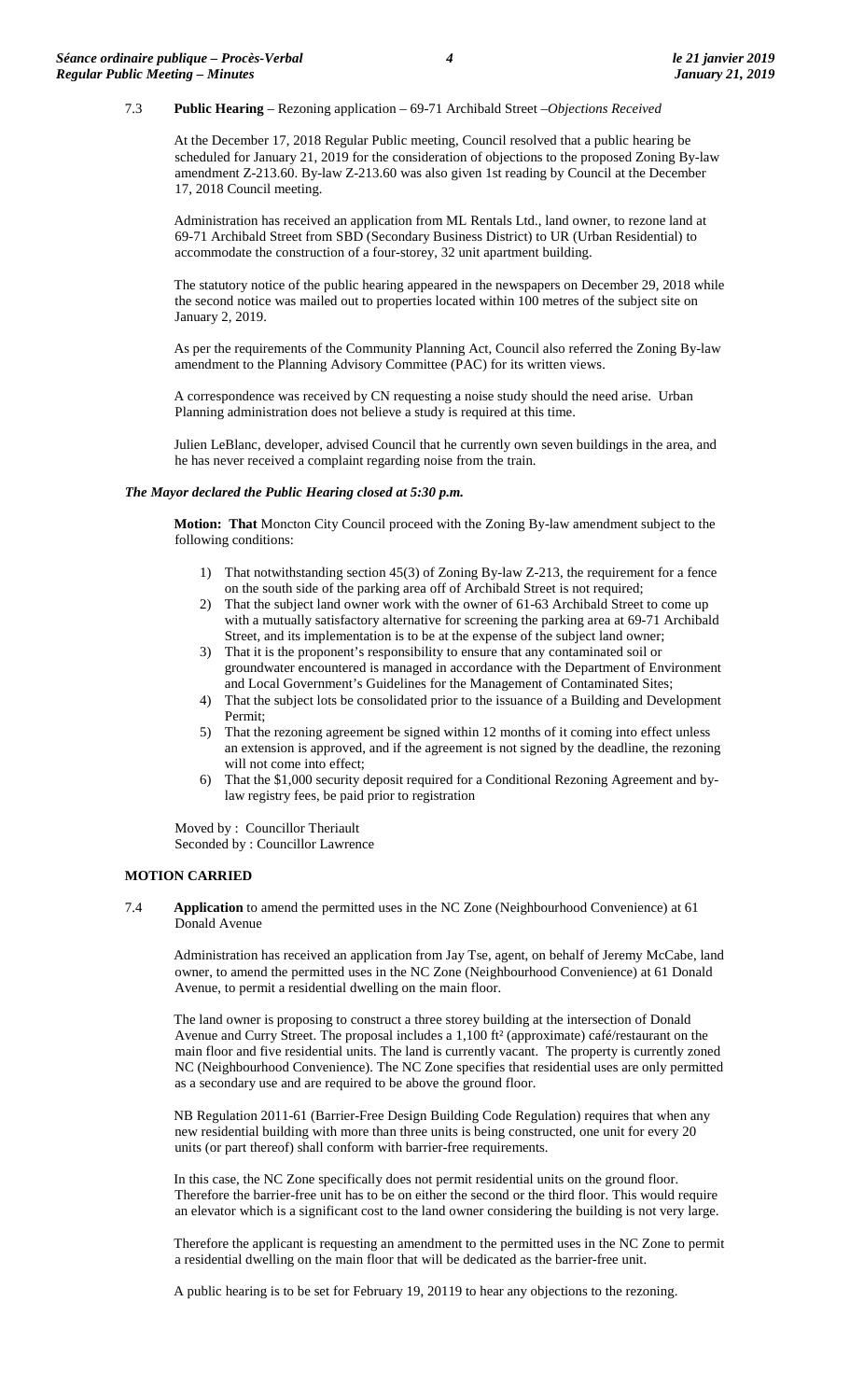**Motion: That** Moncton City Council proceed with the amendment process for Zoning By-law Z-213.61 and:

- 1) That Council give  $1<sup>st</sup>$  reading to Zoning By-law amendment Z-213.61;
- 2) That a public hearing be set for February 19, 2019; and
- 3) That By-law Z-213.61 be referred to the Planning Advisory Committee for its written views; and

The rezoning, if approved, should be subject to a conditional zoning agreement, including but not limited to:

- 1) That notwithstanding section 42(1)(e) of the Zoning By-law, parking is permitted in the required rear and side yard as shown on the Site Plan (Schedule B);
- 2) That notwithstanding Table 13(3) of the Zoning By-law, the setback on the flankage yard is permitted to be increased as shown on the Site Plan (Schedule B);
- 3) That notwithstanding Schedule D (Parking Requirement Chart) of the Zoning Bylaw, the amount of parking is permitted to be reduced as shown on the Site Plan (Schedule B);
- 4) That notwithstanding section 34(2) of the Zoning By-law the garbage storage is permitted in the required rear and side yard as shown on the Site Plan (Schedule B);
- 5) That notwithstanding section 129(1) of the Zoning By-law the height of the building is permitted to be increased to 10.54 as shown on the elevation plan (Schedule B);
- 6) That the tree line on the west side be retained as much as possible;
- 7) That the rezoning agreement be signed within 12 months of it coming into effect unless an extension is approved, and if the agreement is not signed by the deadline, the rezoning will not come into effect;
- 8) The development shall be carried out in substantial conformance with the plans and drawings submitted as Schedule B; and
- 9) That the \$1,000 security deposit required for a Conditional Rezoning Agreement and by-law registry fees, be paid prior to registration.

Councillor Theriault expressed concerns with amending the Sunny Brae plan and with the design of the building. Mr. Budd advised Council that the City currently does not have a design committee. He reassured Council that administration will review the design of the building and provide an overview of their findings during the Public Hearing.

Moved by : Councillor Theriault Seconded by : Deputy Mayor Turner

# **MOTION CARRIED**

# **STATEMENTS BY MEMBERS OF COUNCIL/ EXPOSÉS DES MEMBRES DU CONSEIL**

# *Pierre Boudreau*

**8.**

- Welcomed Councillor Hicks back to Council.
- Reminded all dog owners to license their dogs.
- Asked that the City Manager and Legal Department check the legality of delivery of flyers to residents, when the company has been advised they no longer want to receive the flyers. He indicated that citizens have approached him with concerns of these flyers being delivered when they are out of town.

## *Greg Turner*

- Wished all a Happy New Year.
- Welcomed Councillor Hicks back to Council.
- Many events planned for 2019.
- Made mention of Mario Caissie and Andrée Savoie who will be working with Fusion to redevelop the Higgins Block
- Spoke of the economic spin off of the new event centre.
- Congratulated the Public Works Department for the great job they are doing during this latest storms.

# *Paulette Thériault*

- Welcomed Councillor Hicks to Council.
- Wished all citizens a happy, healthy, peaceful New Year.
- Attended the Forum des Maires last week.
- Expressed her desire that the City of Moncton continue heritage preservation. Spoke of the successful preservation of the train station in McAdam.
- Met with the Isabelle Hudon, Canadian Ambassador to France

## *Blair Lawrence*

• He feels that 2018 was an auspicious year for the City of Moncton.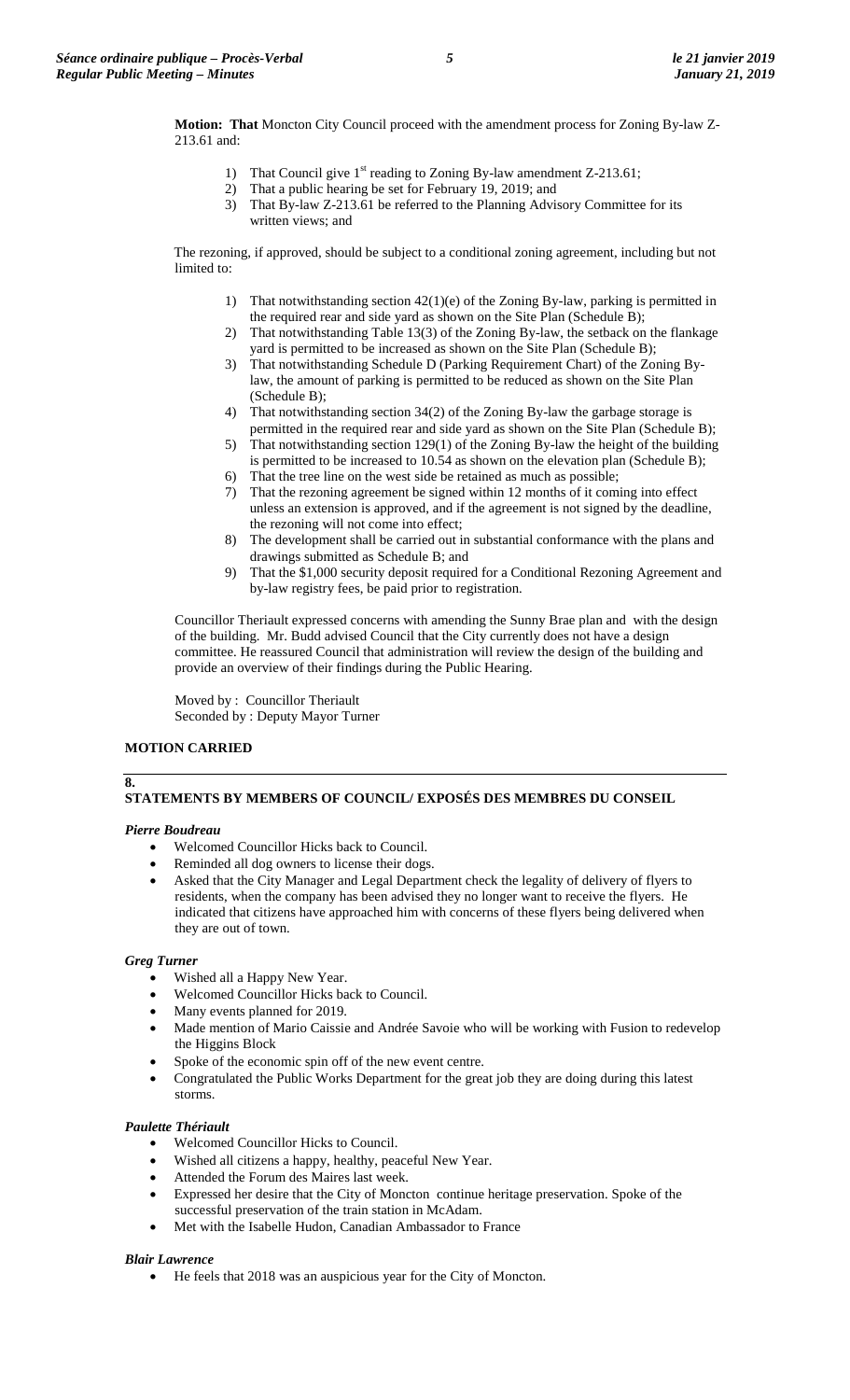• Welcomed Councillor Hicks back to Council.

### *Charles Léger*

- Also thanked Public Works staff for their hard work during the latest storm
- Made mention of the great grooming of the parks this winter
- The Flash Festival will once again be held in February 2019.

#### *Brian Hicks*

- Thanked the citizens of Ward 3 for re-electing him to Council.
- Thanked the Mayor and City Clerk for the Swearing In Ceremony. Appreciated that all members of Council were in attendance that day.

#### *Bryan Butler*

• Spoke of Councillor Crossman's health. He made mention of the stem cell transplant, and advised all the procedure went well.

#### *Susan Edgett*

• Welcomed Councillor Hicks back to Council.

#### *Dawn Arnold*

- Mentioned the State of the City address to be held on January 30, 2019
- Attended the Songs of the City presented by the United Way
- Saturday February 03 will be participating in the Mayors' Mean Tweets event.
- Spoke of a contest between Saint John and Moncton clean catch basin. Take a picture before and after and forward to the municipality.
- Flip Burger Week is on-going

#### **9.**

## **REPORTS AND RECOMMENDATIONS FROM COMMITTEES AND PRIVATE MEETINGS/ RAPPORTS ET RECOMMANDATIONS DES COMITÉS ET RÉUNIONS À HUIS CLOS**

9.1 **Recommendation(s)** – Private Session – January 14, 2019

**That,** Moncton City Council authorize Administration, through its external legal counsel in trust, to enter into an Agreement of Purchase and Sale with 623468 NB INC. to purchase the property located at LOT 06, plan # 21571469, PID 70439849, on Albert Street, for the price of \$2,450,000.00 and, that the Mayor and City Clerk be authorized to sign all necessary documents and affix the Corporate Seal thereto.

Moved by : Councillor Leger Seconded by : Councillor Boudreau

#### **MOTION CARRIED**

## 9.2 **Recommendation(s)** – Special Private Session – January 21, 2019 *(if necessary)*

**That** Moncton City Council approve the agreement between the City of Moncton and Downtown Moncton Centre-Ville Inc. relating to DMCI's contribution to the Events Centre and that the Mayor and City Clerk be authorized to sign all necessary documents and affix the Corporate Seal of the Corporation thereto.

Moved by : Deputy Mayor Turner Seconded by : Councillor Leger

In response to Councillor Pellerin, City Manager Landry indicated that there is an agreement that outlines payment schedules based on different scenarios. CFO Doucet explained that several scenarios were outlined and reviewed. Administration is confident that the entire \$3.75M would be paid within the 30 years.

Mayor Arnold indicated that administration will be providing further background information o the public tomorrow..

In response to a statement by Councillor Pellerin, Mayor Arnold indicated that Council had received the financials in a previous meeting.

Councillor Pellerin stated that in April 2014, DMCI was told publicly that the future downtown centre would not be taxed. Furthermore, in 2015 several letters of support were sent by DMCI indicating the payment of \$250,000 for 15 years. For these reasons, Councillor Pellerin indicated that he will not be supporting the motion.

Councillor Hicks provided Council with a copy of a 2015 CBC article that was written on DMCI's contribution towards the centre. He also expressed his desire, that the public should be made aware of all the facts concerning the deal with DMCI.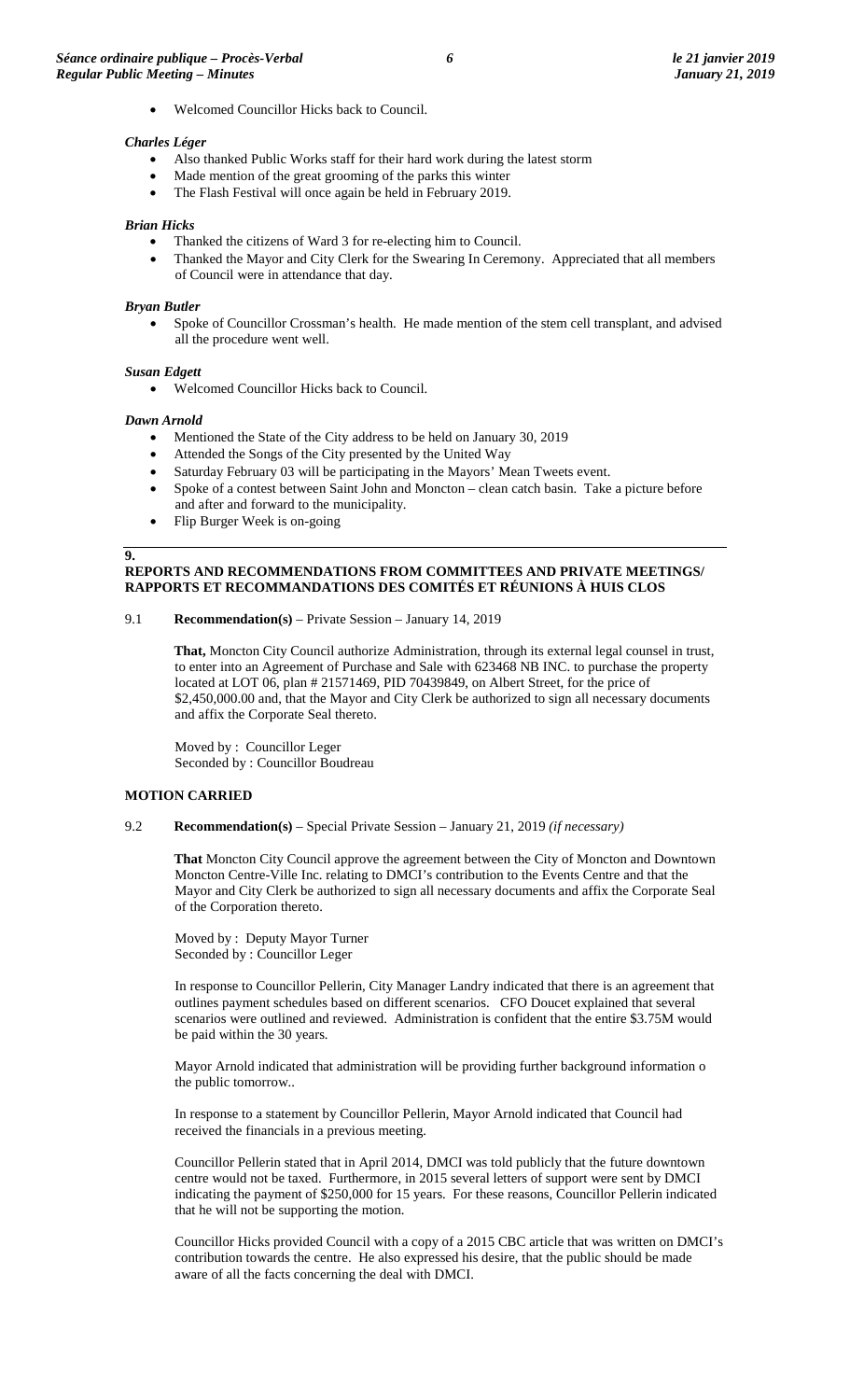Councillor Hicks questioned the Executive Director of DMCI on a letter dated August 10, 2015 sent to then Mayor George LeBlanc from DMCI. Ms. Poirier-Basque indicated that at that time, they were not aware of the taxation for the building – such as retail space rental.

Councillor Hicks also indicated that he will not be able to support the motion.

Councillor Léger advised Council it is important to move forward with the agreement, and not look to the past.

Ms. Poirier-Basque and Mr. Jim Dixon, DMCI Board chair indicated that the MOU payment schedule is for 30 years; however, DMCI has a goal to pay the \$3.75M in 20 years.

## **MOTION CARRIED**

**10.**

*Nay: Councillor Pellerin Councillor Hicks Councillor Butler*

# **REPORTS FROM ADMINISTRATION/ RAPPORTS DE L'ADMINISTRATION**

- 10.1 **Public Hearing** 2019 BIA Levy *no objections received*
	- That Moncton City Council approve the Downtown Moncton Centre-ville Inc. proposed levy for the year 2019, in the amount of \$785,988.00;
	- That given no formal objections were received to the proposed budget when published, the Special Levy Rate for 2019 be established at 0.16/\$100.00 of Assessment based upon projected data – 2019 Assessments

Moved by : Councillor Leger Seconded by : Deputy Mayor Turner

## **MOTION CARRIED**

### 10.2 **Sewer System Review and Master Plan** – Phase 7 Final Report – Shaun Bourque

Mr. Bourque presented a summary of the findings for the Sewer System Review and Master Plan. He indicated that this assignment included an evaluation of the sewer systems (storm water and sanitary sewer) in three separate study areas, which were referred to as 7a, 7b, and7c. Additional scope was added to the study to review the future development in the Humphrey's Brook Trunk Sewer shed, which was referred to as area 7D in the report.

The first tasks in this study encompassed collection of substantial information on the sewer systems in all areas including:

- GPS survey of all structures
- Internal "intrusive" inspections of all manholes
- And Closed Circuit TV inspection of all sewer pipes

The data collected was used to construct a detailed hydraulic model of the City's sanitary, storm and combined sewers in the project areas.

**Motion: That** City Council instruct Administration to incorporate the sewer rehabilitation and renewal recommendations and priorities forthcoming from Phase 7 of the *Sewer System Review & Master Plan* into the City's annual Capital Works Program.

Moved by : Councillor Lawrence Seconded by : Councillor Boudreau

# **MOTION CARRIED**

# **11.**

# **READING OF BY-LAWS/ LECTURE D'ARRÊTÉS MUNICIPAUX**

*The City Clerk announced that the following by-laws will be posted on line at [www.moncton.ca](http://www.moncton.ca/) in lieu of reading them into the record at future meetings, pursuant to Section 15.3(a) ii (A&B) of the Local Governance Act, or same can be faxed, mailed or e-mailed to interested parties at their request*.

11.1 A By Law in Amendment of the City of Moncton Zoning By-Law, being By-Law Z-213.61 – Donald Ave. – *First Reading – (subject to approval of item 7.4)*

*First Reading only*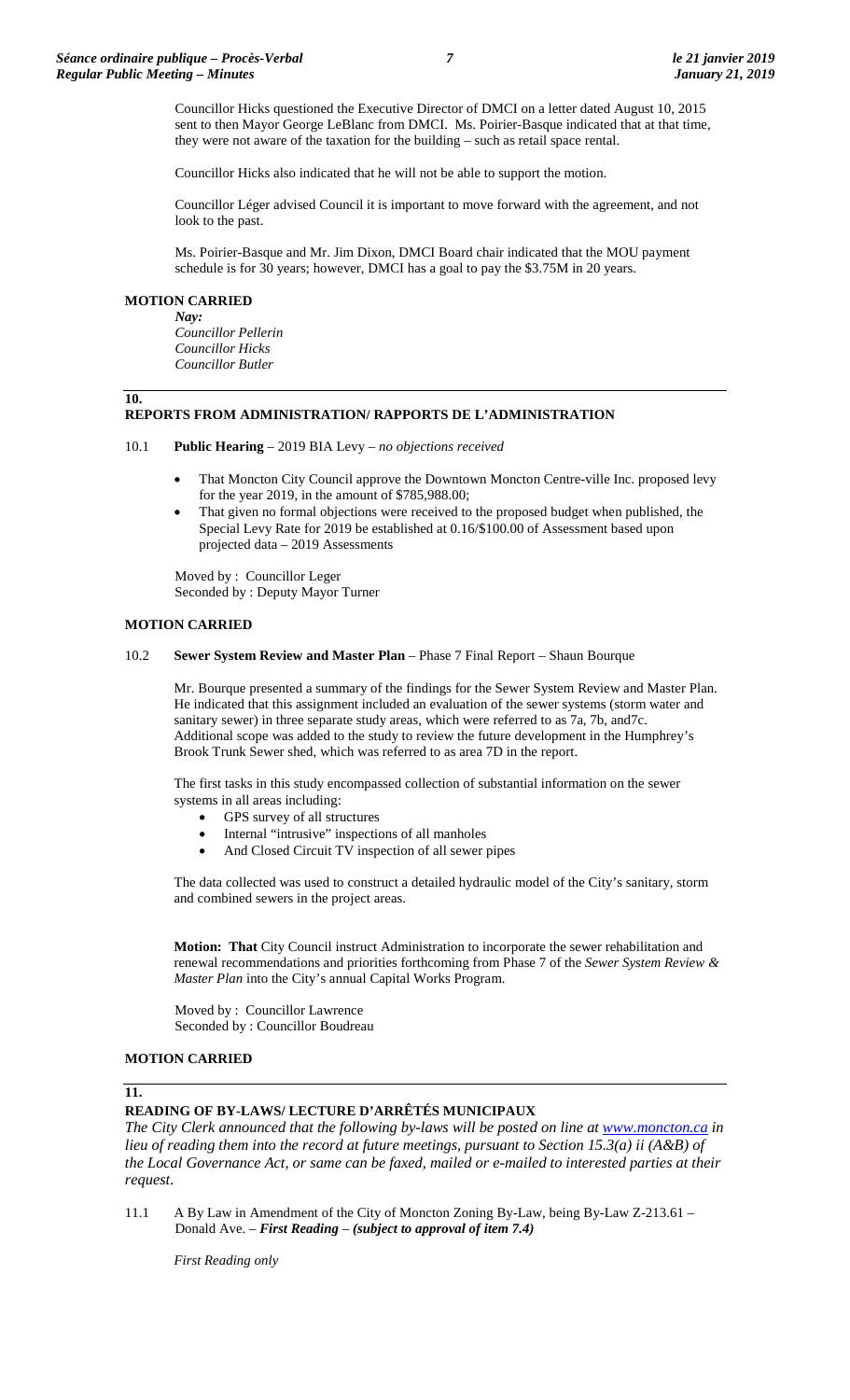11.2 A By-Law in amendment of a By-Law Respecting the proceedings of Moncton City Council and Committee Meetings, being By-Law A-418.1 – *First Reading*

**Motion:** I would move that first reading be given to by-law A-418.

Moved by: Councillor Leger Seconded by: Councillor Boudreau

## **MOTION CARRIED**

*Pursuant to Section 15.3(a) ii (A&B) of the Local Governance Act the following by-laws were*  posted on the City of Moncton Internet site for the required time period specified in the Act. The *by-laws receive second and third readings by title only.*

11.3 **A By-law** in Amendment of a By-Law Relating to the approval of the Budget for Downtown Moncton CentreVille Inc. and to Establish a Special Business Improvement Area Levy in the City of Moncton, being By-Law A-1002.18 – *Second and Third Readings– (subject to approval of item 10.1)*

**Motion:** I would move that  $2^{nd}$  Reading be given to By-Law A-1002.18.

Moved by : Councillor Leger Seconded by : Deputy Mayor Turner

# **MOTION CARRIED**

**2nd reading was administered by the City Clerk.**

**Motion:** I would move that 3rd reading be given and that by-law A-1002.18 be ordained and passed and the Mayor and City Clerk be authorized to affix the corporate seal thereto.

Moved by : Councillor Leger Seconded by : Councillor Boudreau

# **MOTION CARRIED**

### **3rd reading was administered by the City Clerk.**

11.4 **A By-Law** in Amendment of a By-Law Relating to the Adoption of the City of Moncton Municipal Plan, Being By-Law Z-113.24 – Franklin Yard – *Second and Third Readings – (subject to approval of item 7.1)*

**Motion:** I would move that 2<sup>nd</sup> Reading be given to By-Law Z-113.24.

Moved by: Councillor Leger Seconded by: Councillor Lawrence

### **2nd reading was administered by the City Clerk.**

## **MOTION CARRIED**

**Motion:** I would move that  $3<sup>rd</sup>$  reading be given and that by-law Z-113.24 be ordained and passed and the Mayor and City Clerk be authorized to affix the corporate seal thereto.

Moved by : Councillor Lawrence Seconded by : Councillor Leger

# **MOTION CARRIED**

# **3rd reading was administered by the City Clerk**

11.5 **A By Law** in Amendment of the City of Moncton Zoning By-Law, being By-Law Z-213.14 – Franklin Yard – *Second and Third Readings – (subject to approval of item 7.1)*

**Motion:** I would move that 2<sup>nd</sup> Reading be given to By-Law Z-213.14.

Moved by: Councillor Leger Seconded by: Councillor Lawrence

# **MOTION CARRIED**

**2nd reading was administered by the City Clerk.**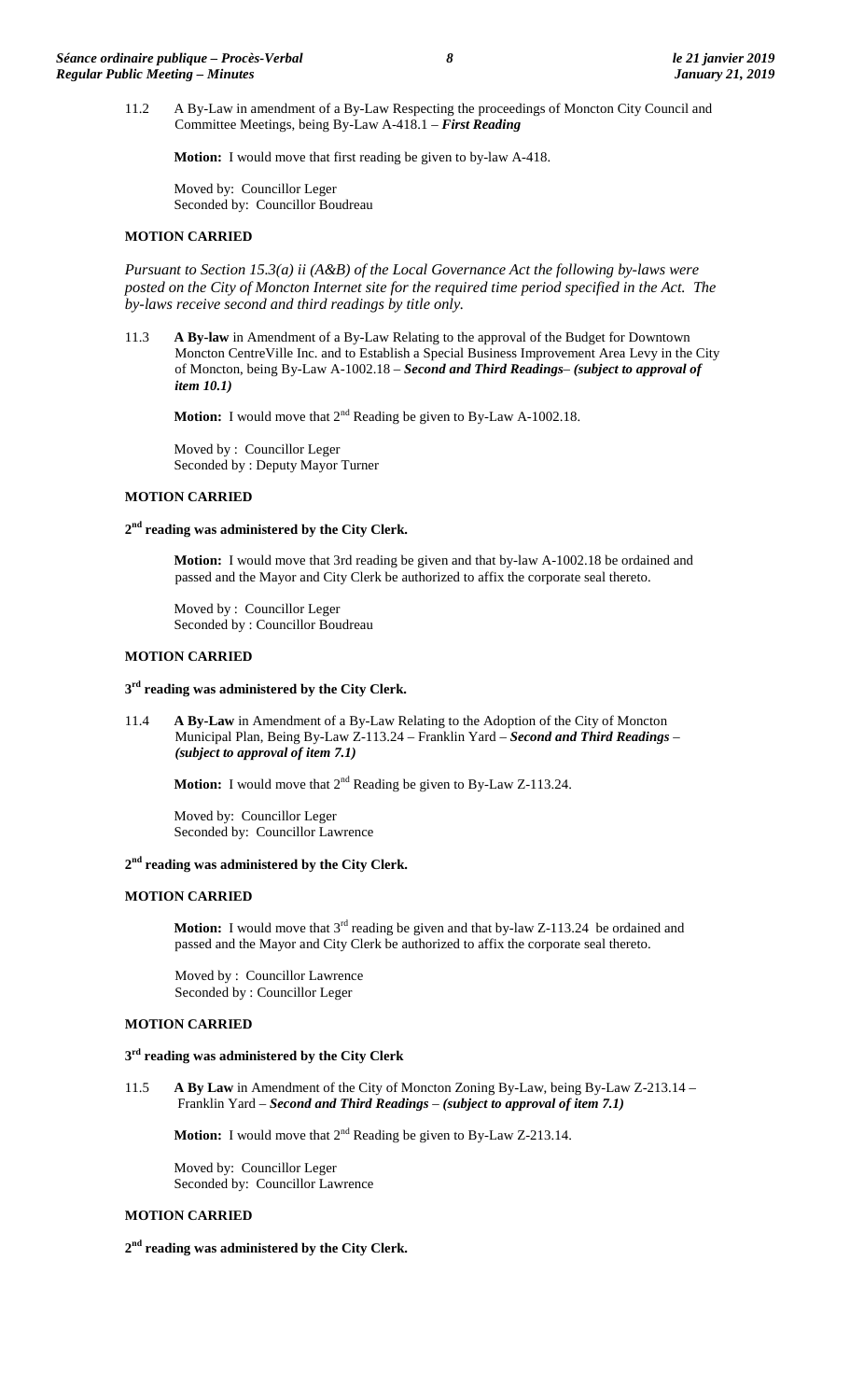**Motion:** I would move that 3rd reading be given and that by-law Z-213.14 be ordained and passed and the Mayor and City Clerk be authorized to affix the corporate seal thereto.

Moved by : Councillor Leger Seconded by : Deputy Mayor Turner

### **MOTION CARRIED**

## **3rd reading was administered by the City Clerk**

11.6 **By Law** in Amendment of the City of Moncton Zoning By-Law, being By-Law Z-213.60 – 69- 71 Archibald – *Second and Third Readings – (subject to approval of item 7.3)*

**Motion:** I would move that 2<sup>nd</sup> Reading be given to By-Law Z-213.60.

Moved by : Councillor Boudreau Seconded by : Councillor Theriault

#### **MOTION CARRIED**

#### **2nd reading was administered by the City Clerk.**

**Motion:** I would move that 3rd reading be given and that by-law Z-213.60 be ordained and passed and the Mayor and City Clerk be authorized to affix the corporate seal thereto.

Moved by : Councillor Boudreau Seconded by : Councillor Leger

## **MOTION CARRIED**

**12.**

**3rd reading was administered by the City Clerk**

## **NOTICES MOTIONS AND RESOLUTIONS/ AVIS DE MOTIONS ET RÉSOLUTIONS**

- 12.1 **Resolution** 2019 Deposit to General Operating Reserve Fund
	- **WHEREAS** section 101 of the Local Governance Act of New Brunswick confers power on City Council to create a General Operating Reserve Fund; and
	- **WHEREAS** the said Act requires that deposits made into the General Operating Reserve Fund be authorized by resolution; and
	- **WHEREAS** the City Treasurer recommends the deposit of **\$358,000**, being the budgeted 2019 deposit from the City's General Fund, be made to the General Operating Reserve Fund.

**THEREFORE BE IT RESOLVED** that authorization be granted for a deposit in the amount of **\$358,000** into the General Operating Reserve Fund.

Moved by : Councillor Butler Seconded by : Councillor Edgett

## **MOTION CARRIED**

- 12.2 **Resolution** 2019 Deposit to General Capital Reserve Fund
	- **WHEREAS** section 101 of the Local Governance Act of New Brunswick confers power on City Council to create a General Capital Reserve Fund; and
	- **WHEREAS** the said Act requires that deposits made into the General Capital Reserve Fund be authorized by resolution; and
	- **WHEREAS** the City Treasurer recommends the deposit of **\$9,261,697**, being the 2019 budgeted deposit from the City's General Operating Fund, be made to the General Capital Reserve Fund.

**THEREFORE BE IT RESOLVED** that authorization be granted for a deposit in the amount of \$**9,261,697**, into the General Capital Reserve Fund.

Moved by : Councillor Turner Seconded by : Councillor Boudreau

#### **MOTION CARRIED**